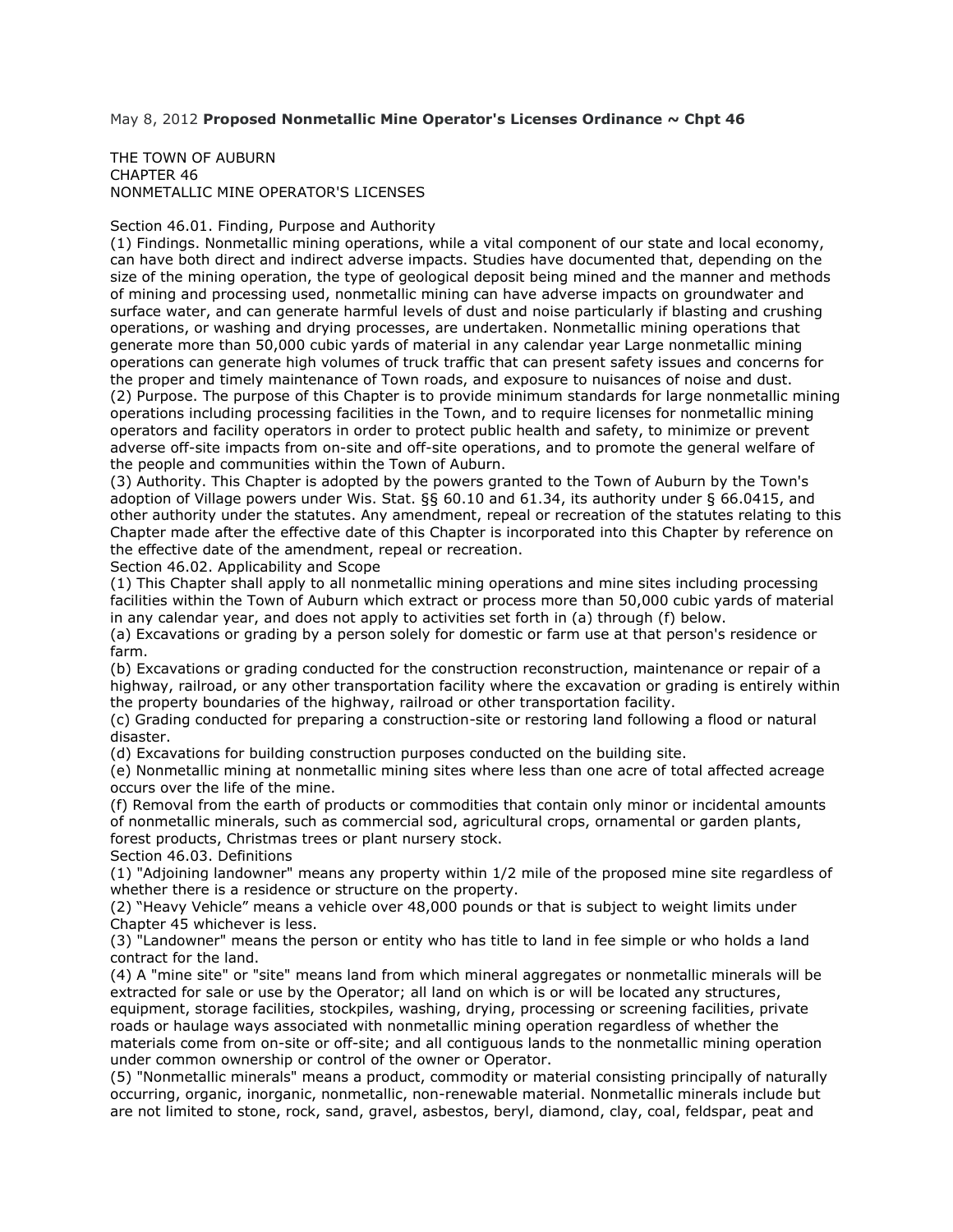talc.

(6) "Nonmetallic mining" means any or all of the following:

(a) Extraction from the earth of mineral aggregates or nonmetallic minerals for off-site use or sale, including drilling and blasting as well as associated activities such as excavation, grading and dredging of such materials.

(b) Manufacturing or industrial processing operations that may involve the use of equipment for the crushing, screening, separation, washing, drying or blending of the mineral aggregates or nonmetallic minerals obtained by extraction from the mining site, or from materials transferred from off-site. (c) Manufacturing processes aimed at producing nonmetallic products for sale or use by the Operator.

(d) Stockpiling of nonmetallic products for sale or use off-site and stockpiling of waste materials.

(e) Transport of the extracted nonmetallic materials, finished products or waste materials to or from the extraction site and/or processing site(s).

(f) Disposal of waste materials.

(g) Reclamation of the extraction site.

(7) "Operator" means any person who is engaged in, or who has applied for a license to engage in nonmetallic mining whether individually, jointly or through subsidiaries, agents, employees, contractors, or subcontractors.

(8) "Operator's license" or "license" means the license required of mining operators in this Chapter to undertake nonmetallic mining in the Town of Auburn.

(9) "Town" means the Town of Auburn.

(10) "Town Board" means the Town Board of the Town of Auburn.

(11) "Waste Material" means the non-marketable by-product that results directly from or is displaced by extraction or that is a by-product of a manufacturing process that is scheduled for disposal at the extraction site or some other site as part of a reclamation plan.

Section 46.04. License Required

(1) License Requirement. Except as set forth in sub. (6), no person shall operate a nonmetallic mine or processing facility within the scope of this Chapter in the Town of Auburn without first obtaining an Operator's license from the Town Board.

(2) License Term.

(a) An Operator's license shall be granted for a period of one year commencing on January 1 and ending on December 31 of each calendar year. For the first year of operation under this Chapter, the Operator's license will extend from the date of issuance until the first December 31 of the first calendar year after operations have been started.

(b) An Operator's license may be renewed as set forth in Section 46.08.

(3) License Amendment. If the Town has issued an Operator's license, the Operator may request an amendment to that license during the license term, using the same process as the original license application.

(4) License Transfer. An Operator's license may not be assigned or transferred without the express written consent of the Town.

(5) License Revocation. An Operator's license may be revoked under the procedures in Section 46.09. Section 46.05. Procedures For Applying For An Operator's License

(1) Application Form. The Application Form for a license to mine in the Town of Auburn shall be available from the Town Clerk.

(2) Application Submittal. The applicant shall submit five (5) copies of the Application Form and all required documentation required under Section 46.06 to the Town Clerk accompanied by the payment of the appropriate fees as set forth herein. The Application Form shall be signed by the Operator and by the landowner, provided the landowner is a person other than the Operator.

(3) Reimbursement Of Fees And Costs.

(a) Reimbursable Costs. The Town Clerk and other Town staff may expend time in the review and processing of Operator's Licenses. The Town may also retain the services of professional consultants in reviewing, processing and acting upon Operator's License applications, including but not limited to engineers, attorneys, planners, environmental specialists, and other consultants with skills relevant to Operator Licensing issues arising under this Ordinance. Any applicant for a Operator's License shall reimburse the Town for staff time expended, and shall reimburse the Town for the cost to the Town charged by any consultant retained by the Town, in the administration, investigation, and processing of such Operator's License application.

(b) Ordinance Preparation Costs.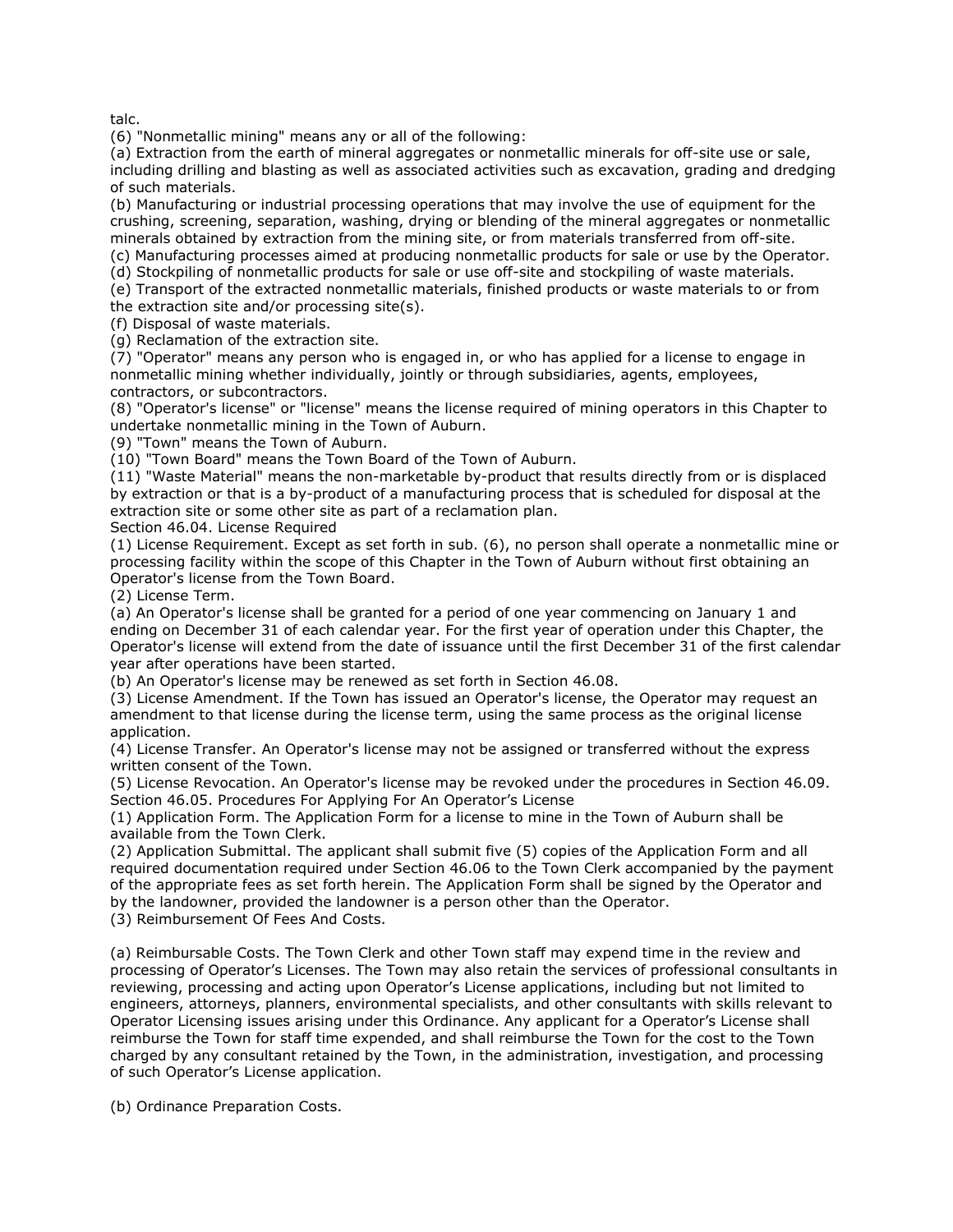1. Following the initial adoption of this Ordinance, the Town Board shall determine the total Town Board, Town Plan Commission, professional and staff costs the Town incurred in the development of this Ordinance, including the stipends for Town Board and Plan Commission meeting time related to the ordinance preparation, the actual cost of legal and engineering services paid by the Town, and the cost to the Town of the Town Clerk's time spent in the development of this Ordinance.

2. Each applicant for an Operator's License shall pay its proportionate share of the cost of this Ordinance, as described in this section. The first applicant for an Operator's License under this Ordinance shall reimburse the Town for full cost of this Ordinance. The first applicant, and subsequent applicants, shall have the opportunity to be reimbursed for part of the cost from subsequent applicants, so that at any given time, the total cost of this Ordinance will have been paid by all applicants.

3. By way of example only, at the time of the first application, the first applicant would pay the entire amount of the Ordinance to the Town. At the time of the second application, the total cost would be reallocated between the first and second applicants, so that half of the fee would be reimbursed to the first applicant.

4. Neither the Town nor any applicant shall recover interest in connection with any costs paid under this section. Payments made at the time of application shall be non-refundable, notwithstanding the disposition of the application.

(c) Preliminary Cost Reimbursement Agreement. At the time an application for an Operator's License is filed with the Town, the applicant shall execute for the benefit of the Town an agreement agreeing to pay and providing adequate security guaranteeing payment of the cost of the investigation, review and processing of the application, including without limitation by way of enumeration, legal, engineering, acoustical, planning, environmental, and staff administrative costs. The agreement and the security shall be in form and substance acceptable to the Town. The Town shall not begin processing the application until the preliminary cost reimbursement agreement is approved and signed and until the required security is provided to the Town. The Town may accept an initial deposit to begin permit processing and to provide an estimate to the applicant of anticipated costs, but it shall not incur processing costs beyond that for which a deposit or other security has been approved.

## (3) Initial Review by the Plan Commission.

(a) Preliminary Review. The Town Clerk shall forward the application to the Plan Commission for initial review to determine if additional information or expertise is necessary to properly evaluate the application. If no additional information or expertise is deemed necessary the Plan Commission proceed to schedule a final review at its next regularly scheduled meeting.

(b) Additional Information. The Plan Commission may request the applicant to submit additional information if the Plan Commission determines that the application is incomplete. The Plan Commission may also retain the services of an engineering firm or other qualified person with appropriate expertise ("retained expert") to review the application and report to the Plan Commission whether additional information is required for review of the application and to determine whether the application meets the standards of this Chapter.

(c) Retained Expert Report. Once the applicant has submitted any additional information and has paid the fee in the amount charged, the retained expert shall report to the Plan Commission on whether the application meets the requirements of this Chapter.

(d) Final Review. The Plan Commission shall schedule the application for final review at its next regularly scheduled meeting following its completion of review under par (a) or (c).

(e) Recommendation to the Town Board. Upon completion of its review, the Plan Commission shall make findings of fact and either recommend that the Town Board grant the applicant a permit to mine with or without restrictive conditions of use or recommend that the Town Board deny the application for a permit to mine. The Plan Commission will make every reasonable effort to expedite their review of the application

## (4) Decision by the Town Board.

(a) Notice and Hearing. Town Clerk shall place the Plan Commission's recommendation on the agenda for the next regular meeting of the Town Board. If a special meeting is warranted, the applicant shall pay the additional fees incurred for the special meeting. The Town Board shall set a date for a public hearing and give public notice at least fifteen (15) days prior to the date scheduled for the hearing, with the notice mailed to all adjoining landowners. At the public hearing, the Town Board shall take public comment on the proposed mine license.

(b) Town Board Decision. Following the public hearing, the Town Board may take immediate action or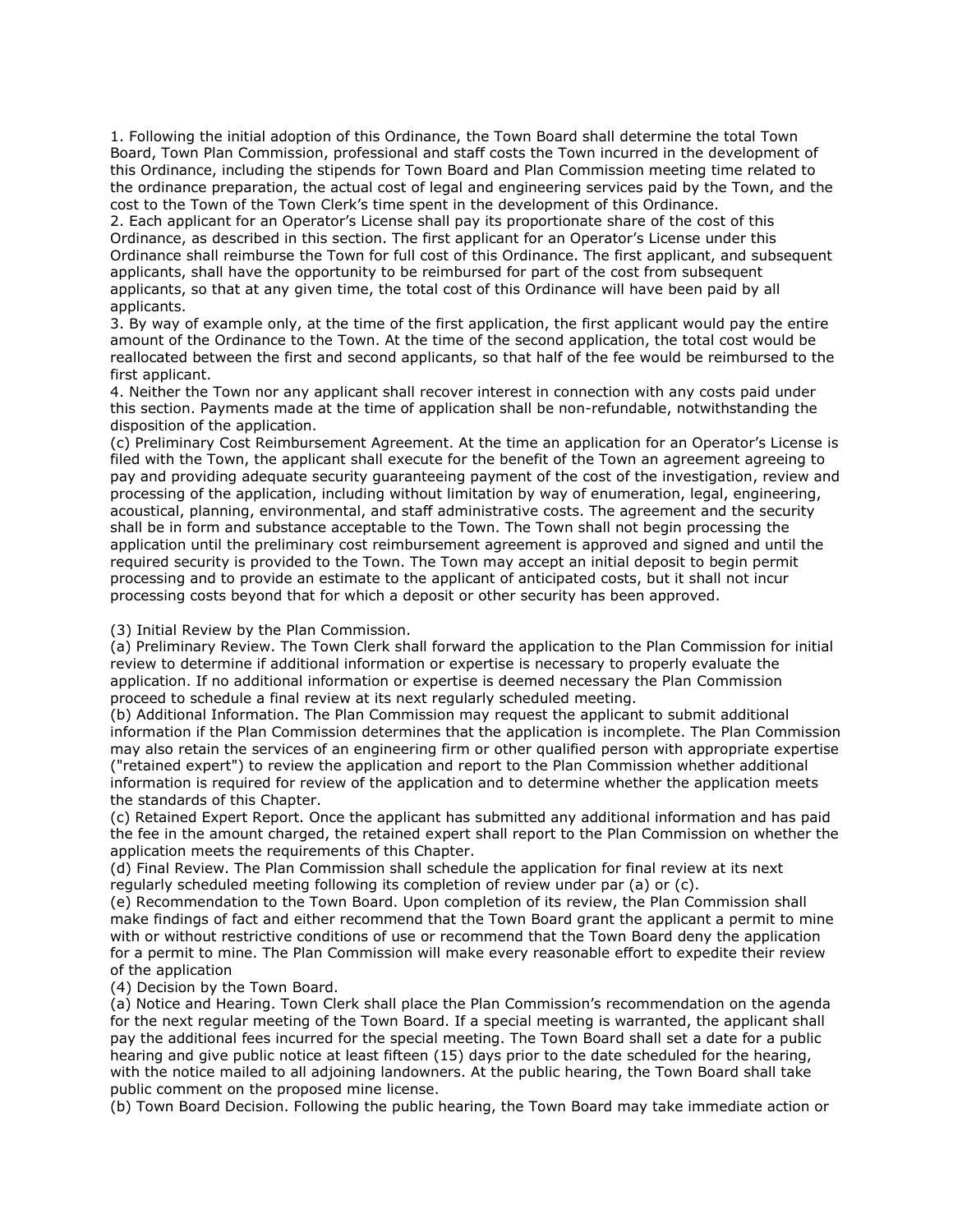set a date for the meeting at which time they shall make a final decision on the Operator's license. If a special meeting is warranted, the applicant shall pay the additional fees incurred for the special meeting. The Town Board shall review the retained expert's report as well as public comments made at the public hearing. The Town Board shall grant the license if it determines that the operation of the mine including any processing facility will be consistent with the minimum standards and the purposes of this Chapter. If the Town Board denies the license, the applicant may request a hearing under the provisions of Section 46.09(3).

Section 46.06. License Application

All applicants for a nonmetallic mining Operator's license shall submit the following information: (1) Ownership Information.

(a) The name, address, phone numbers, and e-mail address of the Operator of the nonmetallic mining operation.

(b) The name, address, phone numbers, and e-mail address of all owners or lessors of the land on which the nonmetallic mining operation will occur.

(c) If the nonmetallic mining operation is subject to a lease, a copy of a fully executed lease and/or agreement between the landowner and the Operator who will engage in mining operations on the proposed site.

(d) Proof that all Only landowners who are current on their property taxes on the proposed mine site are current.are eligible to apply.

(2) Site Information and Maps.

(a) Parcel identification numbers of all contiguous parcels owned by the same landowner/lessor on which the nonmetallic mining operation will be located. Certified Survey Maps shall be provided of any of those parcels as may be available at the time of application.

(b) An aerial photo of the proposed site at a scale of not less than 1 inch equals 660 feet signed by both the Operator and the landowner of the mine site.

(c) A topographic map of the mine site extending 1/2 mile beyond the site boundaries at contour intervals no wider than 10 feet showing the boundaries of the site, the location and total acreage of the site, and the name of all roads within one mile of the site.

(d) The location within the site of all existing buildings and other structures, equipment, stockpiles, storage and parking areas.

(e) A map on which the all residential, agricultural and municipal wells within 1/2 mile of the boundaries of the site in all directions are marked and given a numerical identification of the location. (f) The location and name of all surface waters, including lakes, private or public ponds, streams (including intermittent streams and headwaters), drainage ditches, wetlands, drainage patterns and other water features on the site and within 1/2 mile of the site. The base flow of the surface waters within 1/2 mile of the mine site as determined at the time of application.

(g) The gradient and depth of the groundwater table shall be determined by existing wells within  $\frac{1}{2}$ mile of the mine site or other existing data. on-site borings or test wells. Data shall be gathered and analyzed by qualified a hydrogeologist hired either by the applicant or retained by the Town Board at the applicant's expense. Test wells located in the down-gradient direct of groundwater flow shall be located so that they can serve as permanent sentinel monitoring wells during the course of operations. (h) A description of the distribution, depth and type of topsoil not only of the area of the site currently proposed for mining and for which an Operator's license application is being submitted, but also of the entire acreage of land contiguous with the proposed mine site that is owned by the same landowner/lessor, as well as the geological composition and depth and width of the nonmetallic deposit.

(i) A map identifying the location of all other non-contiguous sites within the Town of Auburn and adjacent towns, if any, that will contribute extracted material to the same processing facility to which the site for which the applicant seeks a license will also contribute.

(3) Operation Plan.

(a) Dates of the planned commencement and cessation of the operation of the mine and the processing facilities.

(b) Description of mining methods, machinery and equipment to be used for extraction and processing of the extracted material, and the sequence of operations.

(c) Estimated volume of material to be extracted over the life of the mine and for the next calendar year. Estimated volume of material to be processed over the life of the processing facility and for the next calendar year.

(d) Location of road access points. The proposed location within the site of all buildings and other structures, equipment, stockpiles, storage and parking areas.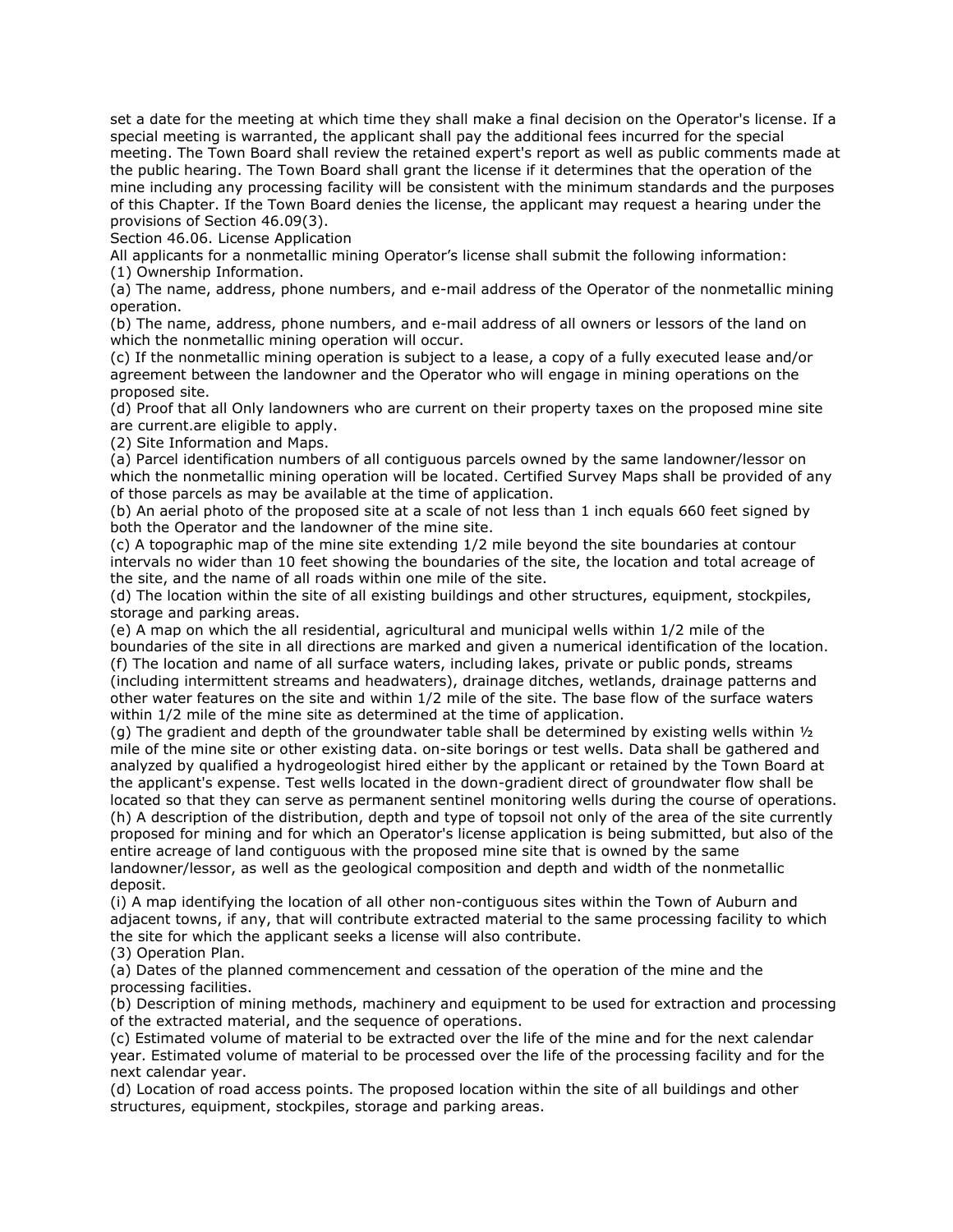(e) Identification of all proposed off-site trucking routes, together with the frequency of traffic and the common schedule of travel to be used for transporting extracted materials or products to or from the site.

(f) A water budget, including an estimate of the amount of daily water use, water sources, and methods for disposing of water used or falling on the site, including methods used for infiltration and control of run-off.

(g) A listing of any hazardous materials, including fuel supplies that will be stored on-site and a description of measures to be used for securing and storing these materials.

(h) A listing of all flocculants and other chemicals used in the manufacturing or processing operations or in controlling dust, and a detailed description of expected releases and final disposal of each.

(4) Information Demonstrating Compliance with Minimum Standards.

(a) The Operator shall provide the information necessary to demonstrate that the mining operation will comply with the minimum standards in Section 46.07.

(b) For mining operations commencing after the effective date of this Chapter, the Operator shall also provide information establishing baseline conditions at the site before operations commence, including the groundwater elevation across the site, groundwater quality at the site for lead, arsenic, turbidity, total suspended solids, chlorides, nitrates, specific conductivity and any chemical or residual of the chemical used as a flocculent and any other toxic substance that may reasonably be believed to be present in the area or in the type of deposit from which the extraction will be made, and the base flow of surface waters within 1/2 mile of the site.

(c) For mining operations and processing facilities commencing after the effective date of this Chapter, the Operator shall also provide information establishing background conditions for air quality at the site before operations commence.

(5) Special Exceptions. The applicant may request a special exception from the application requirements of this section if it can demonstrate that the information required can be provided by alternative means or is not necessary for an evaluation of the particular mining operation, and that the public health, safety and welfare will not be adversely affected thereby.

Section 46.07. Minimum Standards of Operation

The Town Board may grant a license to mine if the applicant can demonstrate that the following minimum standards of operation will be met:

(1) General Standards.

(a) The Operator shall stake or otherwise mark the borders of the entire site and shall secure the site by fencing or other appropriate measures which can include fencing or other alternative measures consistent with mine safety and security.

(b) The Operator shall demonstrate compliance with all of the other provisions of this Chapter and other applicable Town Ordinances.

(c) The Operator shall have obtained a blasting permit from the Town under Chapter 46for any blasting operations.

(d) The Operator shall demonstrate that all other applicable federal, state and local permits and approvals required for the nonmetallic mining operation have been or will be obtained prior to commencement of operation. The Operator shall demonstrate this by submitting a copy of all permits, approvals, or waivers of permits to the Town prior to commencing operations.

(e) The Operator shall provide notice to the Town of any notices of violation, citations, or other enforcement actions taken by any other governmental body against the mining operation within the Town within 15 days of receiving such notice from the governmental body.

(2) Buffer Areas

(a) Except as noted below, the The Operator shall provide a buffer area of a minimum of 50 feet along bordering property lines and public roadways roadways. The except that the buffer area shall be a minimum of 300 feet from the mine site boundary to the location of any residencedwelling unless the landowner consents to a lesser distance but not less than 50 feet. on a bordering property. If a berm is placed within the buffer area and it lies along a public roadway, bottom edge of the berm shall be a minimum of 10 feet from the edge of any road side ditch and shall be vegetated to minimize erosion entering the ditch.

(b) The Operator shall screen the mining operations from public view to the maximum extent practicable through the use of berms, additional setbacks or other measures.

(3) Hours of Operation

(a) The Operator shall limit normal hours of operations on-site to 16 hours a day Monday through Friday during daylight hours and not earlier than 5:00 a.m. and not later than 11:00 p.m. and on Saturday during daylight hours and not earlier than 5:00 a.m. and not later than 5 p.m. to minimize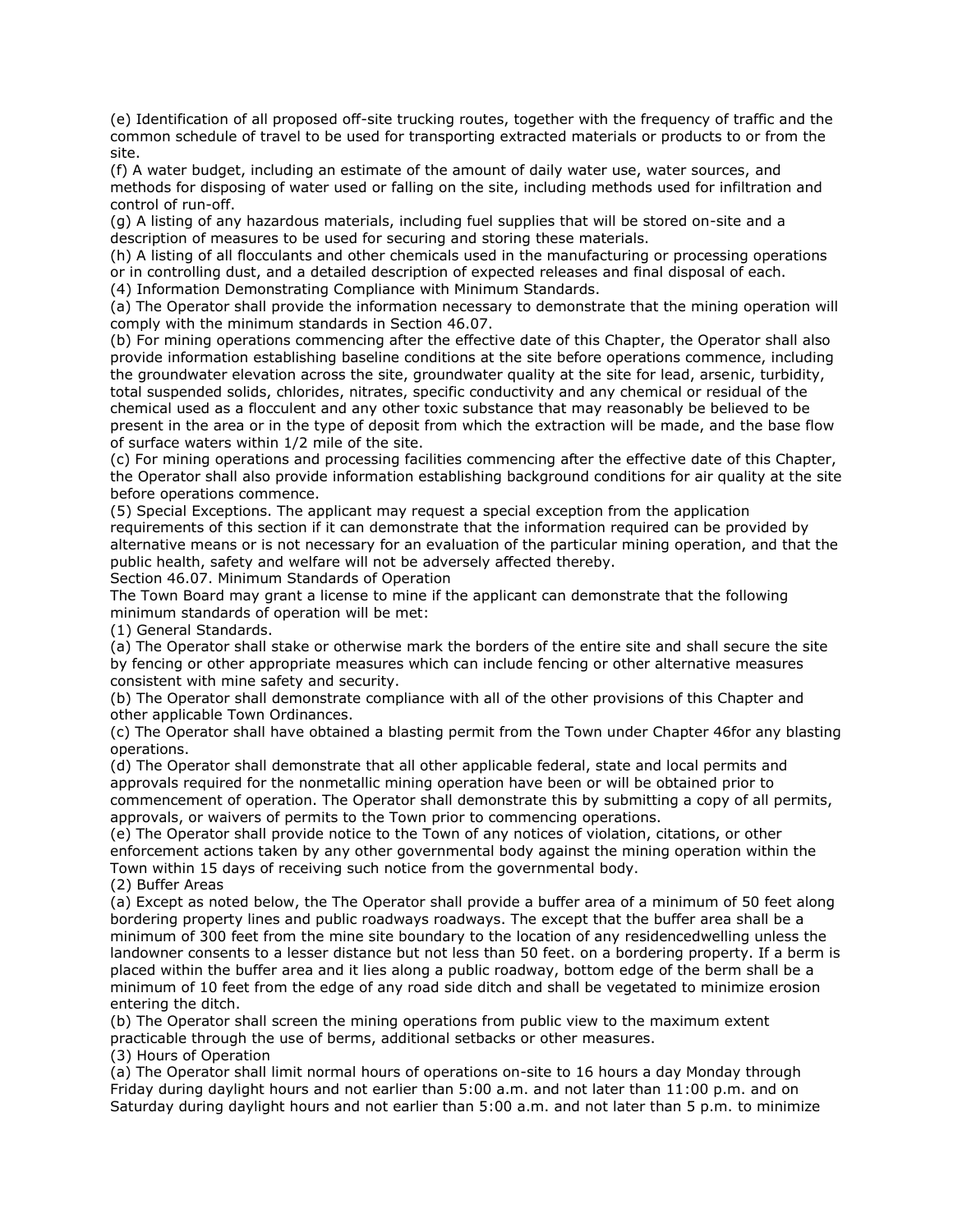off-site impacts to residents. Operations on-site shall not occur on Sundays or named holidays. The Operator may submit a plan for extended hours as a special exception, if it can demonstrate that additional hours are necessary for the mining operation and it would be consistent with public, health safety and welfare.

(b) Operation of Heavy Vehicles leaving the mining site shall be limited to Monday through Friday during daylight hours and not earlier than 6:00 a.m. and not later than 8:00 p.m. and on Saturday during daylight hours and not earlier than 6:00 a.m. and not later than 3:00 p.m. There shall be no operation of Heavy Vehicles leaving the mining site on Sunday or named holidays.

(c) The Operator shall schedule ensure that Heavy Vehicles to and from the mining site in a manner to avoid interfering shall not interfere with the safety of children being taken or returned from school, the safety of slow-moving farm vehicle traffic, or the safety of residents and commuters at times when traffic volume from commuters going to and from work is highest.

(4) Use of Town Roads

(a) The Operator and any Heavy Vehicles under contract, lease or license with the Operator shall comply with the weight limit provisions of Chapter 45 for town roads.

(b) If the Operator needs a conditional use permit under Chapter 45 to use Heavy Vehicles on Town Roads in excess of the weight limits, then the Operator shall provide to the Town Board for review and approval, financial assurance to address any potential damage to Town Roads resulting from such use. Such financial assurance can include but is not limited to the following:

1. An agreement to rebuild the Town Roads used as truck routes within six months of the commencement of mining operations on site to standards appropriate to the weight of the vehicles used by the Operator, subject to prior review and approval of the Town Board, and subject to the provision of a fund for maintenance and replacement of the road at the end of its useful life.

2. An irrevocable letter of credit in an amount sufficient to rebuild and maintain the Town Roads used as truck routes.

3. Other financial assurance measures agreed upon by the Town Board.

(c) Provision of financial assurance under this section and incorporation into an operator's license under this Chapter, shall constitute compliance with the conditional use permit provisions of Chapter 45.

(d) If the Town Roads are being used by more than one Operator, the Operators may propose and the Town Board shall consider a joint agreement to satisfy the financial assurance obligations in this section.

(5) Control of Light and Noise

(a) The Operator shall limit night lighting on-site, to that which is minimally necessary for security and worker safety. Every effort consistent with the legal requirements for safety shall be made to minimize illumination of the night sky and neighboring properties. At a minimum such measures shall include the following:

1. The use of full cutoff shrouds on all lights.

2. Portable lighting shall be used only as necessary to illuminate temporary work areas.

3. The use of berms of sufficient height coupled with other methods of visual screening to block light from neighboring properties.

4. The design and location of access roads to minimize lights from traffic and operations to neighboring properties.

(b) The Operator shall control off-site noise levels to the maximum extent practicable to avoid adverse impacts to adjoining landowners. The noise levels at the boundaries of the mining or processing site shall not exceed 60dB. The use and regulation of compression release engine brakes, commonly known as jake-brakes is prohibited except for emergencies.

(6) Control of Air Pollution

(a) Regardless of the actual monthly production of the nonmetallic mine, the Operator shall cover all trucks hauling sand with secured tarps, and utilize all relevant dust control measures specified in Wis. Admin. Code § NR 415.075. Additionally, the Operator shall have an established protocol for additional dust control measures when the National Weather Service has issued a high wind warning for the area.

(b) Air monitors.

1. If an applicant is applying for an Operator's license for a mining operation that includes a frac-sand processing plant, the Operator shall be required to monitor the ambient level of airborne particulate matter of 2.5 microns in size (PM2.5) and Total Suspended Particulates (TSP) as measured by the method described in Appendices L and B, respectively, of 40 C.F.R. part 50 (2011) or a method approved in writing by the Town. The type and number of monitors needed, the location of the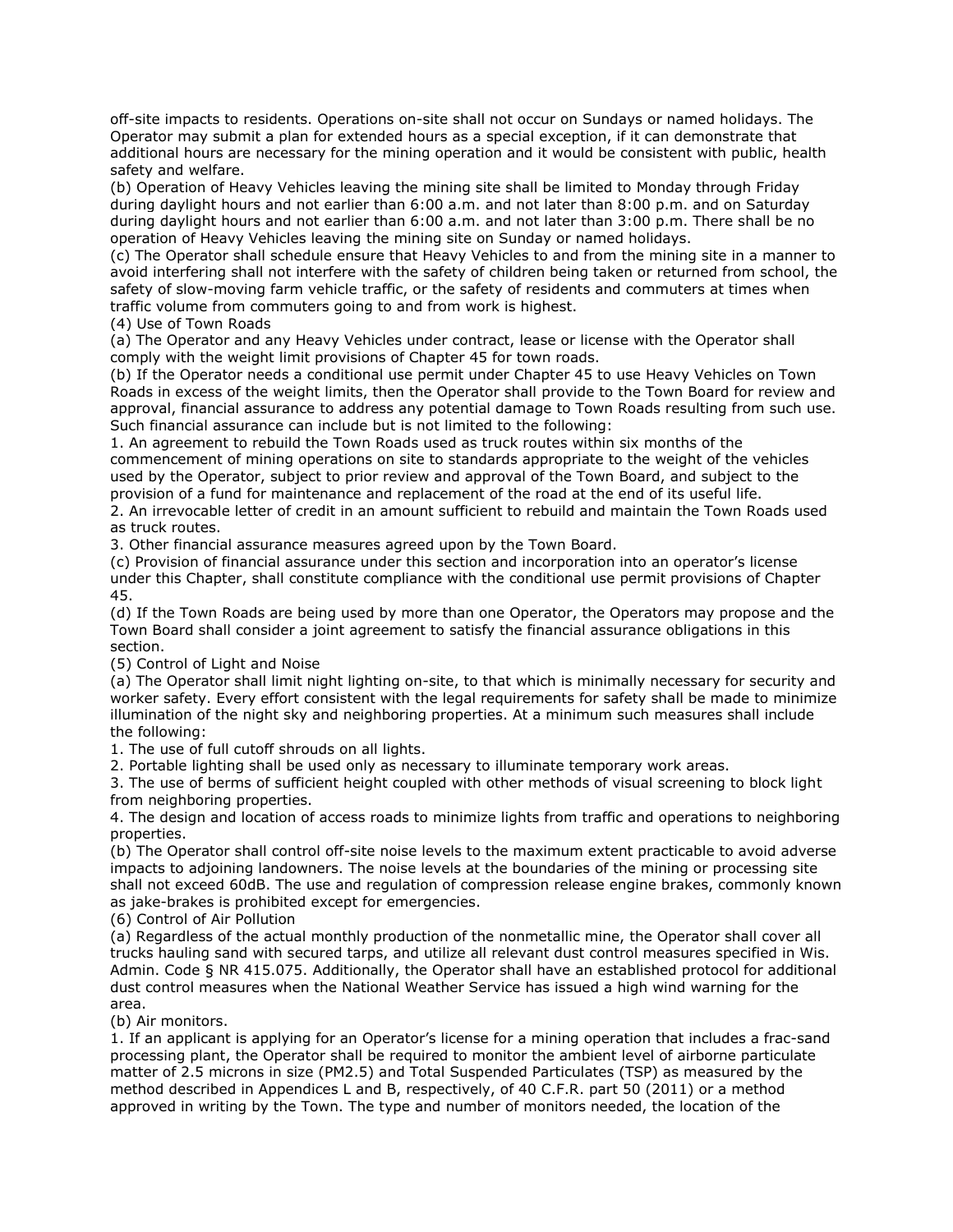monitors, and frequency and duration of the monitoring program shall be determined by agreement of the Operator, the Town Board and its consultant, but all costs associated with monitoring shall be borne by the Operator.

2. If the air monitors show an exceedance of 35 micrograms per cubic meter of PM2.5 in any 24 hour period, the Operator shall evaluate and implement additional best management practices to minimize PM2.5 emissions.

3. If the air monitors show an exceedance of 150 micrograms per cubic meter of TSP in any 24 hour period, the Operator shall evaluate and implement additional best management practices to minimize TSP.

4. The Operator shall compile a quarterly monthly summary of monitoring results and report such results within 10 days of the end of each month that shall be available to the Town Board. (7) Control of Waste Materials

The amount of waste material (non-marketable fines) returned to a mine site as part of the reclamation process shall not exceed the site specific ratio of waste to target material of the extracted raw material as determined prior to the processing of the raw material. A processing facility shall keep records of the tonnage of raw material drawn from each raw material source. The tonnage of waste byproduct that is returned to each mine reclamation site shall not exceed the tonnage of waste contained in the raw material received at the processing facility from that site.

(8) Standards Regarding Groundwater and Surface Water.

(a) Impacts to Groundwater Quality.

1. The mine shall have at least one sentinel well at the boundary of the mining site that is down gradient of the groundwater flow. The Operator shall take quarterly samples of the sentinel well for lead, arsenic, turbidity, total suspended solids, chlorides, nitrates, specific conductivity and any chemical or residual of the chemical used as a flocculent and any other toxic substance that may reasonably be believed to be present in the area or in the type of deposit from which the extraction will be made during the first 2 years of operation and twice a year in subsequent years.

2. The mining company shall sample private wells within 1/4 mile of the mine site down gradient of the groundwater flow every 2 years and private wells on the perimeter of other sides of the mine site every 3 years. In addition, monitoring at the sentinel well shall determine changes in the level of the groundwater table.

3. Prior to the onset of mining operations, all private wells within 1/2 mile of the property on which the mine site is located shall be sampled for lead, arsenic, turbidity, total suspended solids, chlorides, nitrates, specific conductivity and any other toxic substance that may reasonably be believed to be present in the area or in the type of deposit from which the extraction will be made.

4. Mining operations shall not cause an exceedance of groundwater quality standards in Wis. Admin. Code Chapter NR 140.

(b) Impacts to Groundwater Quantity.

1. At least 60 days prior to commencement of non-metallic mining operations, the Operator shall place sufficient test wells to verify the groundwater elevations on the mine site. Test wells located in the down-gradient direction of groundwater flow shall be located so that they can serve as permanent sentinel monitoring wells during the course of operations.

12. Mining operations shall not extract materials at a depth below the point that is 5 feet above the maximum established groundwater table.

23. Mining operations shall not cause a significant reduction in the quantity of groundwater available for reasonable use by current users within 1/2 miles of the mine site. A significant reduction includes a drop in the water table that results in a substantial adverse impact on a private well including but not limited to the inability of a well to provide water on a continuous basis.

(c) Impacts to Surface Water Base Flow. Mining operations shall not cause a lowering of the groundwater table that results in adverse effects on surface waters within 1/2 1/4 mile of the mine site, including but not limited to, a reduction of water in streams and tributaries to or below base flows established prior to the beginning of mining operation.

(d) Impacts to Surface Water Use. Mining operations shall not cause a lowering of the groundwater table that results in adverse effects on surface waters which serve as a critical source of water for agricultural, recreational or municipal functions such as fire protection within 1/2 mile of the mine site. Adverse effects include but are not limited to a reduction of water in streams and tributaries to or below base flows established prior to the beginning of mining operations.

(e) The Operator shall undertake all measures necessary for the control of surface water runoff from nonmetallic mining operations in order to prevent pollution and erosion of sediment onto neighboring properties, surface water and groundwater, and shall also comply with the standards for erosion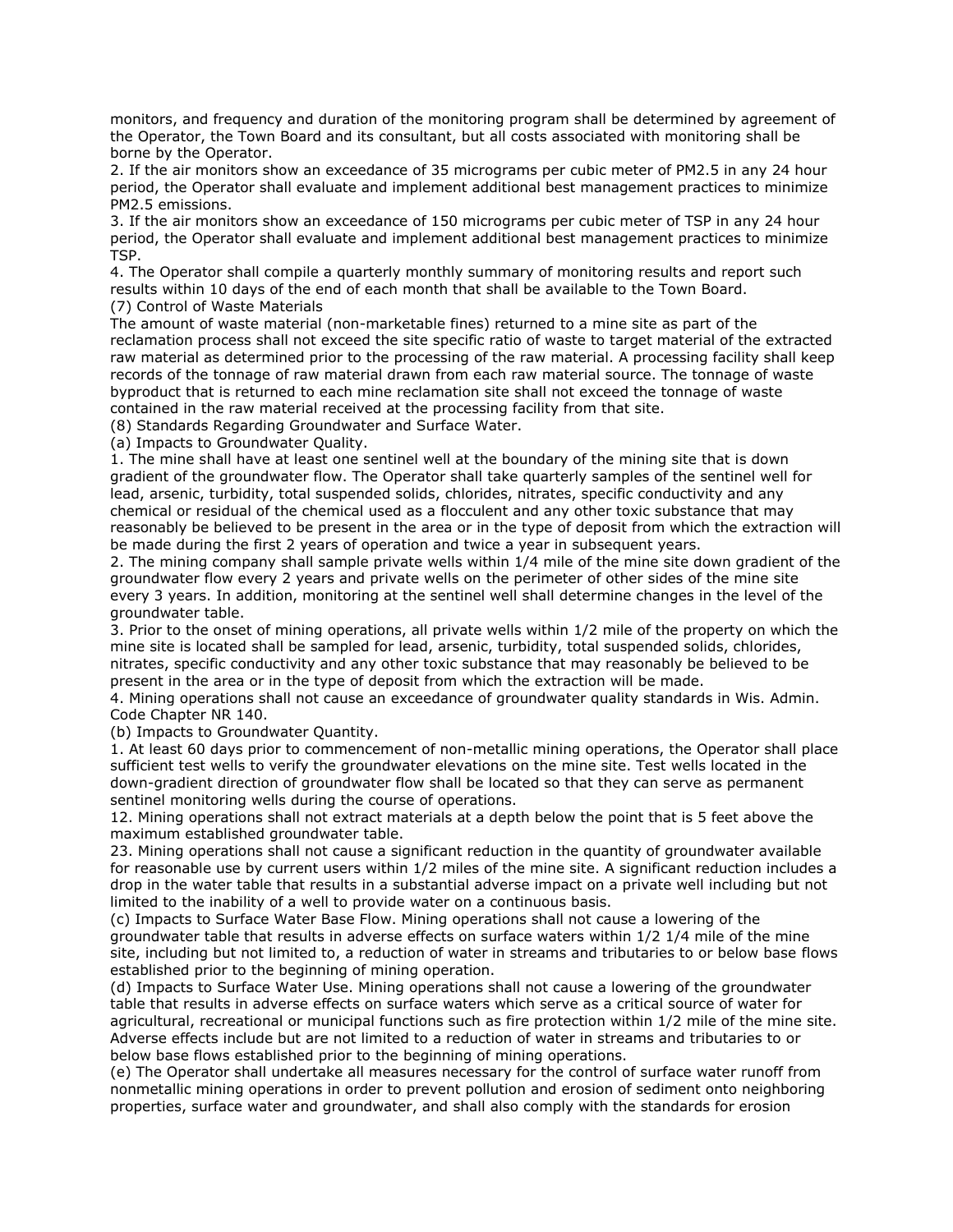control under Wis. Admin. Code Chapters NR 216 and NR 151, as applicable.

(f) In the event that the site contains areas adjacent to the nonmetallic mining operations that are being used for agricultural, commercial or residential purposes, the Operator shall undertake all measures necessary to control surface water runoff from those areas from entering mining operations or otherwise causing contamination of surface water and groundwater.

(9) Hazardous materials.

(a) All hazardous chemicals shall be stored, used and disposed of in accordance with applicable state and federal law.

(b) The Operator shall not use as landfill material or dispose of onsite, any waste material that contains a toxic amount of a hazardous chemical or a toxic residual.

(c) The Operator shall have a plan for responding to spills of any hazardous materials on the site. (10) Special Exceptions.

(a) The Operator can request a special exception from the minimum standards of this section if it can demonstrate that the intent of this Chapter can be achieved through the use of alternative measures; and that the public health, safety and welfare will not be adversely affected thereby; and agrees to post a full coverage bond for any future damage caused as a result of any exceptions granted.

(b) The Town Board may, at any time, impose requirements in addition to or exceeding the minimum standards if it has evidence that the public health safety and welfare is not being or will not be adequately protected without the imposition of additional measures.

Section 46.08. Annual Report and License Renewal

(1) Annual Report.

(a) No later than November October 1 of each calendar year, the Operator shall submit an annual report to the Town Board for all active and intermittent mining sites and processing facilities for which the Operator has a license in the Town of Auburn. The reporting period shall be from the date of the issuance of the first Operator's license to September 30, and thereafter from October 1 to September 30.

(b) The annual report shall include the following information:

1. An identification of the Operator and location of the mining site.

2. A map or drawing accurately showing the area of excavation, the unclaimed area and any the reclaimed area including a calculation of the number of acres for each type.

3. A description of activities and operations on the site for the previous calendar year.

4. A description of activities and operations on the site anticipated for the following calendar year.

5. A written report demonstrating how the Operator has been in compliance with all terms and conditions of its license and this Chapter. The report shall include all groundwater, surface water and other monitoring results, as well as a copy of all annual reports submitted to all other agencies. 6. A summary of all areas of non-compliance, and a plan for bringing non-compliant areas into

compliance.

(2) License Renewal.

(a) The Operator shall make written request to the Town Clerk for a renewal of the license to operate the mine no later than October 1 of the year in which the license will expire. The application shall be accompanied by the payment a fee in an amount in accordance with the reimbursement provisions set forth in Section 46.05(3) (a).

(b) The written request for renewal shall incorporate by reference include the annual report from the previous calendar years in accordance with the provisions of sub. (1).

(c) The Town Clerk shall review the renewal application within 60 days of receipt to determine whether the application is complete and upon a determination that it is complete shall forward it to the Town Board.

(d) The Town Board shall review the application to determine if additional information or expertise is necessary to properly evaluate the application. The Town shall retain an engineer or other qualified person with appropriate expertise to inspect the mine site unless the site is reported as being inactive during the past year, in which case a member of the Town Board may be assigned to inspect the site. If no additional information or expertise is deemed necessary the Town Board shall schedule the application for a decision under par. (g).

(e) Once the applicant has submitted any additional information and has paid the fee in the amount charged, the retained expert shall report to the Town Board on whether the renewal application meets the requirements of this Chapter. The Town Clerk shall place the request on the agenda of the next regular meeting or a special meeting of the Town Board prior to the expiration of the license. (f) The Town Board shall grant the request for renewal if it finds:

1. There have been no material violations of the Chapter or the license which have not been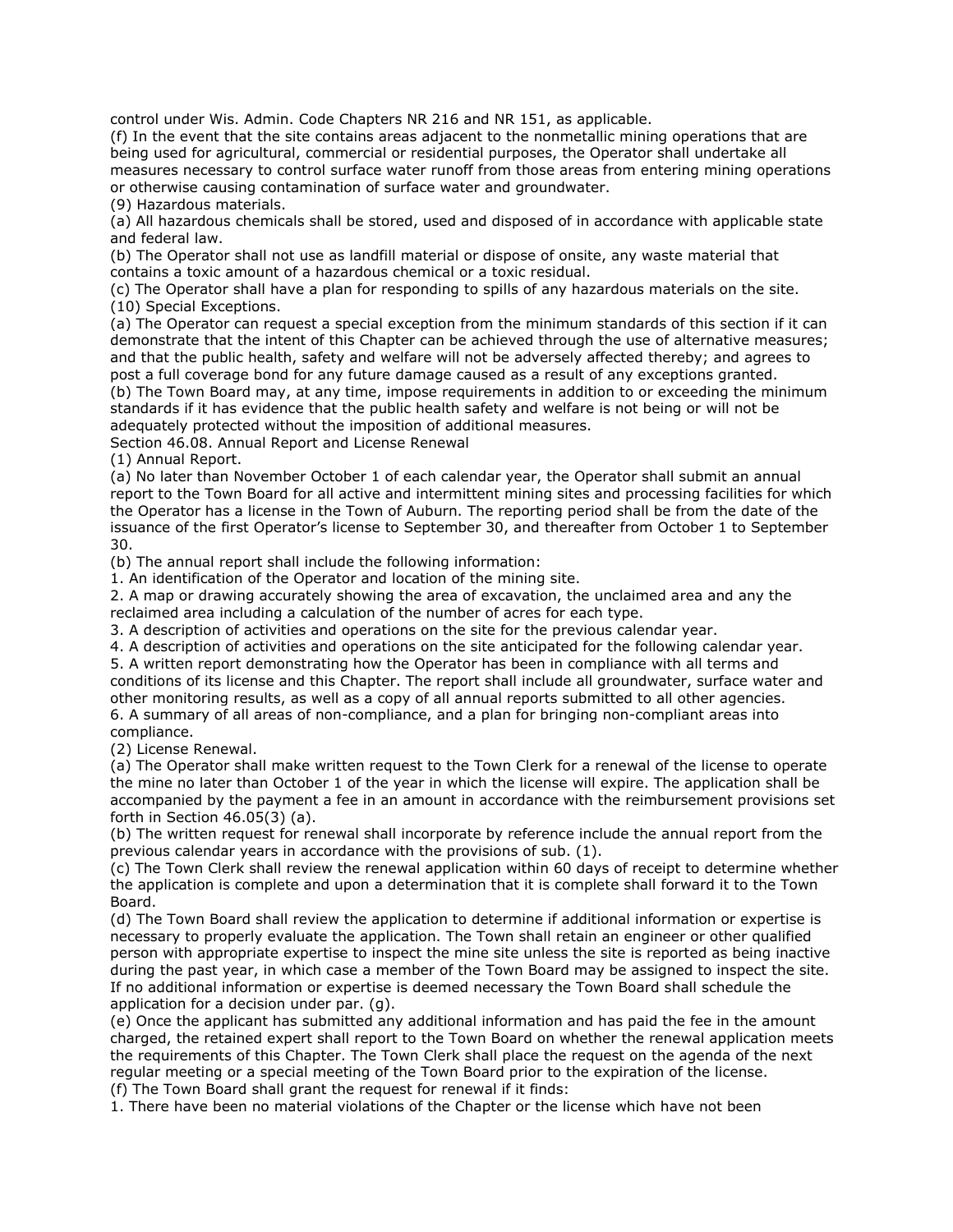appropriately remedied, and

2. The Operator has not received multiple or recurring citations or orders for violations of the Operator's license or this Chapter.

3. All applicable fees have been paid and financial responsibility requirements have been met. (g) If the Town Board denies the request for renewal, the Town Board shall notify the Operator and provide the Operator with an opportunity for a hearing under Section 46.09(3). Section 46.09. Inspection, Enforcement, Procedures and Penalties

(1) Inspection. In addition to an annual inspection pursuant to Section 46.08 (2), the Town Board or other authorized representative of the Town, may make inspections to determine the condition of nonmetallic mining sites in the Town of Auburn in order to safeguard the health and safety of the public and determine compliance with the minimum standards under this Chapter upon showing proper identification, and upon reasonable notice.

(2) Violations. The following are violations under this Chapter:

(a) Engaging in nonmetallic mining without an Operator's license granted by the Town Board.

(b) Failure to comply with the applicable minimum standards and other terms of this Chapter.

(c) Making an incorrect or false statement in the information and documentation submitted during the licensing process or during inspection of the operation by the Town or its duly appointed representative.

(d) Failure to timely file the annual operational report under Section 46.08.

(e) Failure to take appropriate action in response to a notice of violation, citation, request for additional financial assurance under Section 46.10 or other order issued by the Town.

(3) Hearings.

(a) Any person affected by a notice and order issued in connection with the enforcement of this Chapter under sub. (4), or upon denial of an application for a license or license renewal, may request and shall be granted a hearing on the matter before the Town Board, provided such person shall file with the Town Clerk, a written petition requesting the hearing and setting forth his name, address, telephone number and a brief statement of the grounds for the hearing or for the mitigation of the order. Such petition shall be filed within thirty days of the date the notice and order are served or upon 30 days upon denial of an application for a renewal. Upon receipt of the petition, the Town Clerk shall set a time and place for a hearing before the Town Board and shall give the petitioner written notice thereof.

(b) After the hearing, the Town Board by a majority vote, shall sustain, modify or withdraw the notice under sub. (4), or grant or deny the license or license renewal, depending on its findings as to whether the provisions of this Chapter have been complied with, and the petitioner shall be notified within ten days in writing of such findings.

(c) The proceedings of the hearing, including the findings and decision of the Town Board and the reasons therefore shall be summarized in writing and entered as a matter of public record in the office of the Town Clerk. Such record shall also include a copy of every notice and order issued in connection with the case.

(4) Remedies.

The Town Board may take any appropriate action or proceeding against any person in violation of this Chapter, including the following:

(a) Issue a stop work order.

(b) Issue a notice of violation and order that specifies the action to be taken to remedy a situation.

(c) Issue a citation in accord with the Town of Auburn citation ordinance.

(e) Refer the matter to legal counsel for consideration and commencement of legal action including the assessment of penalties under sub. (6) and injunctive relief.

(f) Suspend or revoke the Operator's license under sub. (5).

(5) License Suspension or Revocation. After giving notice and a hearing, the Town Board may suspend or revoke an Operator's license for a violation under sub. (1).

(6) Penalties.

(a) Any person or entity who is adjudicated for a violation shall pay a forfeiture of not less that \$100 per violation nor more than \$5,000 per violation and/or be subject to injunctive relief each day a violation exists is a separate violation.

(b) Any person or entity adjudicated for violation of this Chapter shall pay court costs and reasonable attorney's fees. The remedies provided herein shall not be exclusive of other remedies.

(7) Non-Waiver. A failure by the Town to take action on any past violation(s) shall not constitute a waiver of the Town's right to take action on any present violation(s).

Section 46.10. Financial Assurance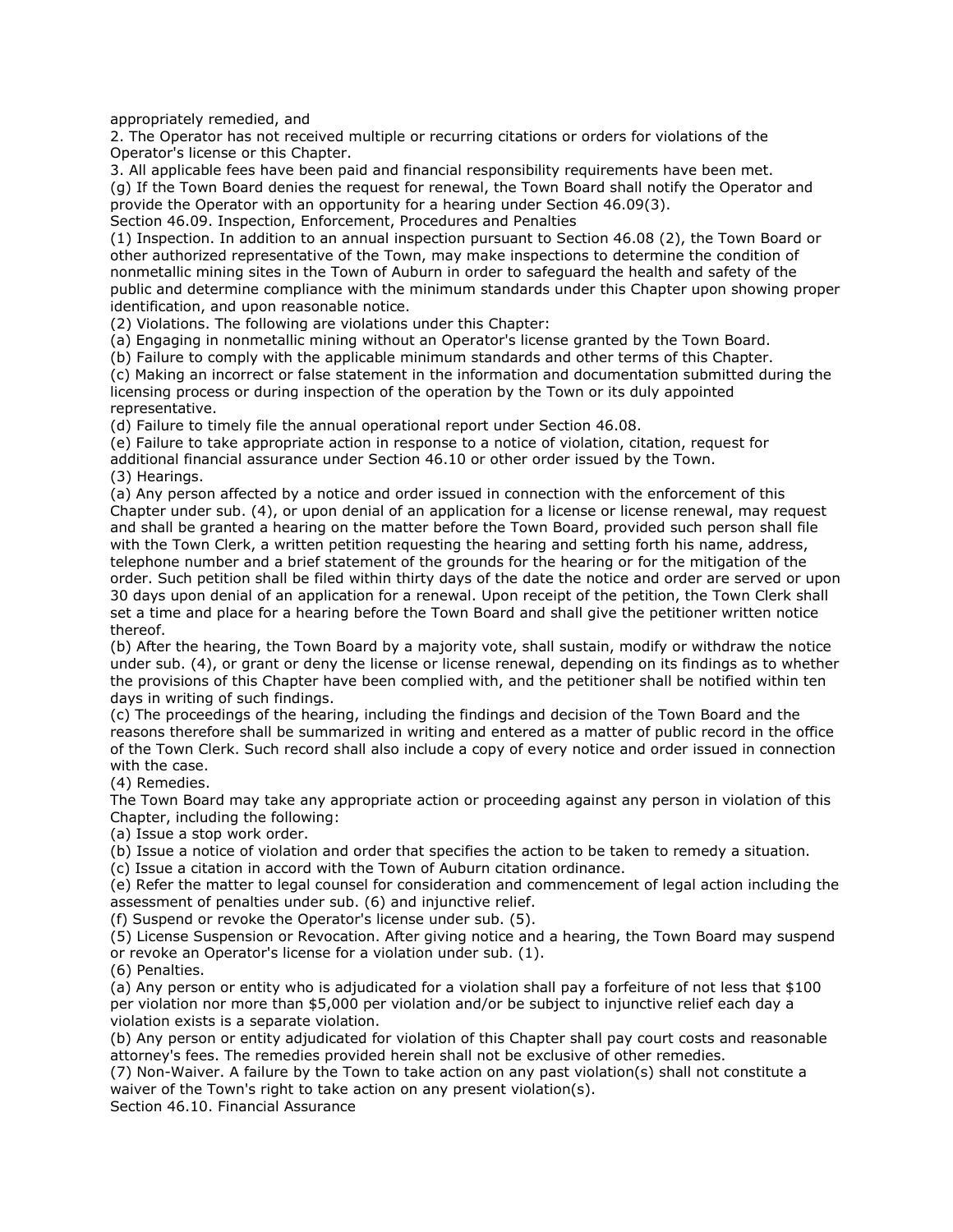(1) Financial assurance shall be provided to the Town as a condition of license approval in the amount necessary for the following:

(a) Road repair. An amount necessary for the repair and maintenance of Town Roads used for truck traffic transporting materials to or from the site in accordance with the provisions of Section 46.07. (b) Water Supply. An amount necessary to provide an alternative water supply to potentially affected residences or agricultural operations within 1/2 mile of the site or such other area shown to be impacted by the Operator's operations.

(2) The form of financial assurance made to the Town of Auburn shall be that form agreed to by the Town Board and may include escrow accounts, irrevocable letters of credit or other measures agreed upon by the Town Board.

(3) In the event the Town determines that the amount of financial assurance must be increased to meet specific road repair or water supply needs, or the amount available has been utilized, the Town shall notify the Operator of the additional amount needed and the basis for the request. The Operator shall have 30 days to provide the increased amount.

(4) The Operator shall also provide to the Town proof that it has provided the financial assurance for reclamation required under Wisconsin law.

Section 46.11. Damages to Private Water Supplies

(1) A property owner within 1/2 mile of the mine site may seek remedies under subs. (2)-(5) for any of the following damages to private water supply:

(a) A maximum contaminant level, preventative action limit or enforcement standard is exceeded in a private water supply well on the owner's property.

(b) A substantial adverse impact on the quantity of water from a private well on the owner's property occurs, including but not limited to the inability of any such well to provide water on a continuous basis.

(c) A lowering of surface waters which serve as a source of water for personal, agricultural or municipal functions on the owner's property to levels below base flow levels for more than 5 days. (2) Any property owner under sub. (1) seeking a remedy under this Section shall simultaneously file a notice with the Town and the mine Operator of the occurrence of the event under sub. (1) explaining the nature and extent of the problem.

(3) Within 24 hours of receipt of such notice under sub. (2), the Town may use funds provided under Section 46.10 to provide an adequate interim water supply. The Town shall also use funds under Section 46.10 to indemnify the Town for any claims filed under Wis. Stat. § 281.77(4). An interim water supply shall continue until the Town has approved the report or plan under sub. (4).

(4) Within 20 days of receipt of notice under sub. (2), the mine Operator shall provide to the property owner and to the Town a report that demonstrates that the impact to the property owner was not attributable to the mining operation or to present a plan for a permanent alternative water supply to be paid by the Operator.

(5) The Town shall in consultation with the property owner review the report or plan and approve or deny such plan. If the Town determines that the mine Operator was not the cause of damage to the private water supply, the Operator may elect to be reimbursed by the property owner for the costs of supplying water during a period not exceeding one year.

(6) A property owner beyond 1/2 mile of the mine site may apply to the Town for use of funds under Section 46.10 to remedy damages to a private water supply identified in sub. (1), provided that the property owner can demonstrate to the Town that the damage to the private water supply was caused by the mine. If the Town determines that the damage was caused by the mine, the property owner can utilize the remedies in subs. (2) to (4).

Section 46.12. Severability, Interpretation, and Abrogation

(1) Severability.

(a) Should any section, clause, provision or portion of this Chapter be adjudged unconstitutional or invalid, unlawful, or unenforceable by a final order of a court of competent jurisdiction including all applicable appeals, the remainder of this Chapter shall remain in full force and effect.

(b) If any application of this Chapter to a particular parcel of land is adjudged unconstitutional or invalid by a final order or a court of competent jurisdiction including all applicable appeals, such judgment shall not be applicable to any other parcel of land not specifically included in said judgment. (2) The provisions of this Chapter shall be liberally construed in favor of the Town of Auburn and shall not be construed to be a limitation or a repeal of any other power now possessed or granted to the Town of Auburn.

(3) This Chapter is not intended to repeal, annul or interfere with any easements, covenants, deed restrictions or agreements created prior to the effective date of this Chapter.